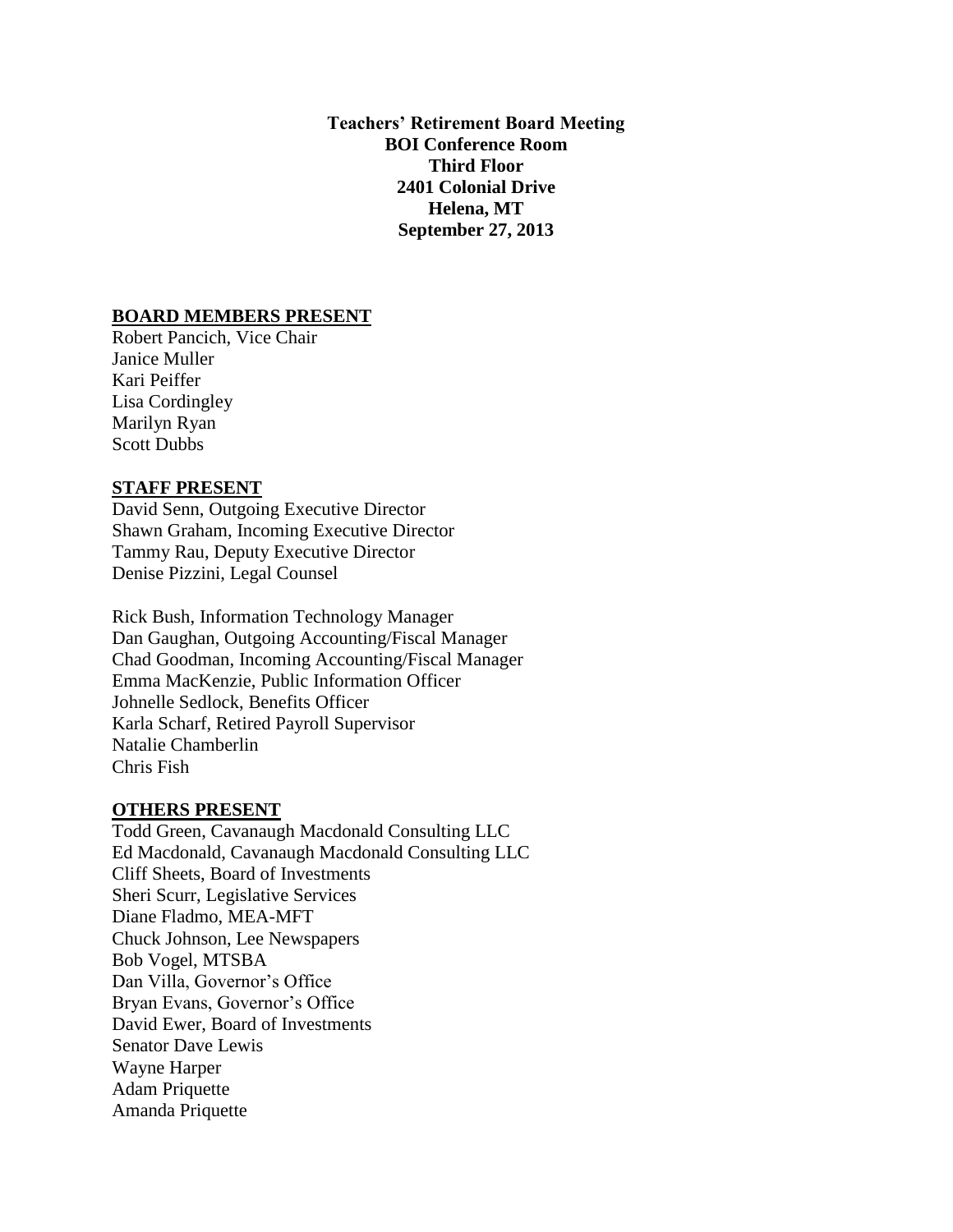# **Call to Order**

Vice Chairperson Robert Pancich called the meeting to order at 8:35 a.m., in the BOI Conference Room Third Floor 2401 Colonial Drive Helena MT.

## Adoption of Agenda

Vice Chairperson Pancich asked for any additions or changes to the agenda. Finding none, the vice chair requested a motion to adopt the agenda as written.

*Motion/Vote*: Member Kari Peiffer moved to adopt the agenda and Member Janice Muller seconded it. The motion passed unanimously.

## Adoption of Minutes

Vice Chairperson Pancich asked for any changes or corrections to the minutes of May 10, 2013. Finding none, the vice chair requested a motion to adopt the minutes as presented.

*Motion/Vote*: Member Marilyn Ryan moved to adopt the minutes and Member Scott Dubbs seconded it. The motion passed unanimously.

## Adoption of Minutes

Vice Chairperson Pancich asked for any changes or corrections to the minutes of May 30, 2013. Finding none, the vice chair requested a motion to adopt the minutes as presented.

*Motion/Vote*: Member Ryan moved to adopt the minutes and Member Lisa Cordingley seconded it. The motion passed unanimously.

## Adoption of Minutes

Vice Chairperson Pancich asked for any changes or corrections to the minutes of August 23, 2013. Finding none, the vice chair requested a motion to adopt the minutes as presented. *Motion/Vote:* Member Ryan moved to adopt the minutes and Member Muller seconded it. The motion passed unanimously.

## **Public Comment on Board Related Items**

Vice Chairperson Pancich asked for public comment on any public matter not on the agenda and within the jurisdiction of the Board. There was no public comment.

## **Actuarial Valuation**

Executive Director David Senn introduced Todd Green and Ed Macdonald of Cavanaugh Macdonald Consulting LLC. Mr. Green and Mr. Macdonald presented the July 1, 2013 actuarial valuation to the Board. They stated that the funding ratio increased from 59.24% to 66.80% due to increased contributions, GABA reduction, and benefit reductions for new hires resulting from House Bill 377. As a result, the amortization period went from infinite to 20 years. It was noted that if the GABA reduction was rejected by the courts, the amortization period would increase from 20 years to 29 years.

Vice Chair Pancich asked for comments from the Board. Finding none, the vice chair asked for comments from the public. Sheri Scurr asked questions about the 2013 gains/loss analysis graph in the report and how pay raises impact the system. David Ewer asked about the funding ratio and its link to the amortization period. Senator Lewis asked about the impact the new GASB requirements would have on their reporting. Mr. Green stated in the future there would be two separate reports, accounting statements following GASB, and a separate actuarial valuation report that would not be affected by the GASB accounting changes.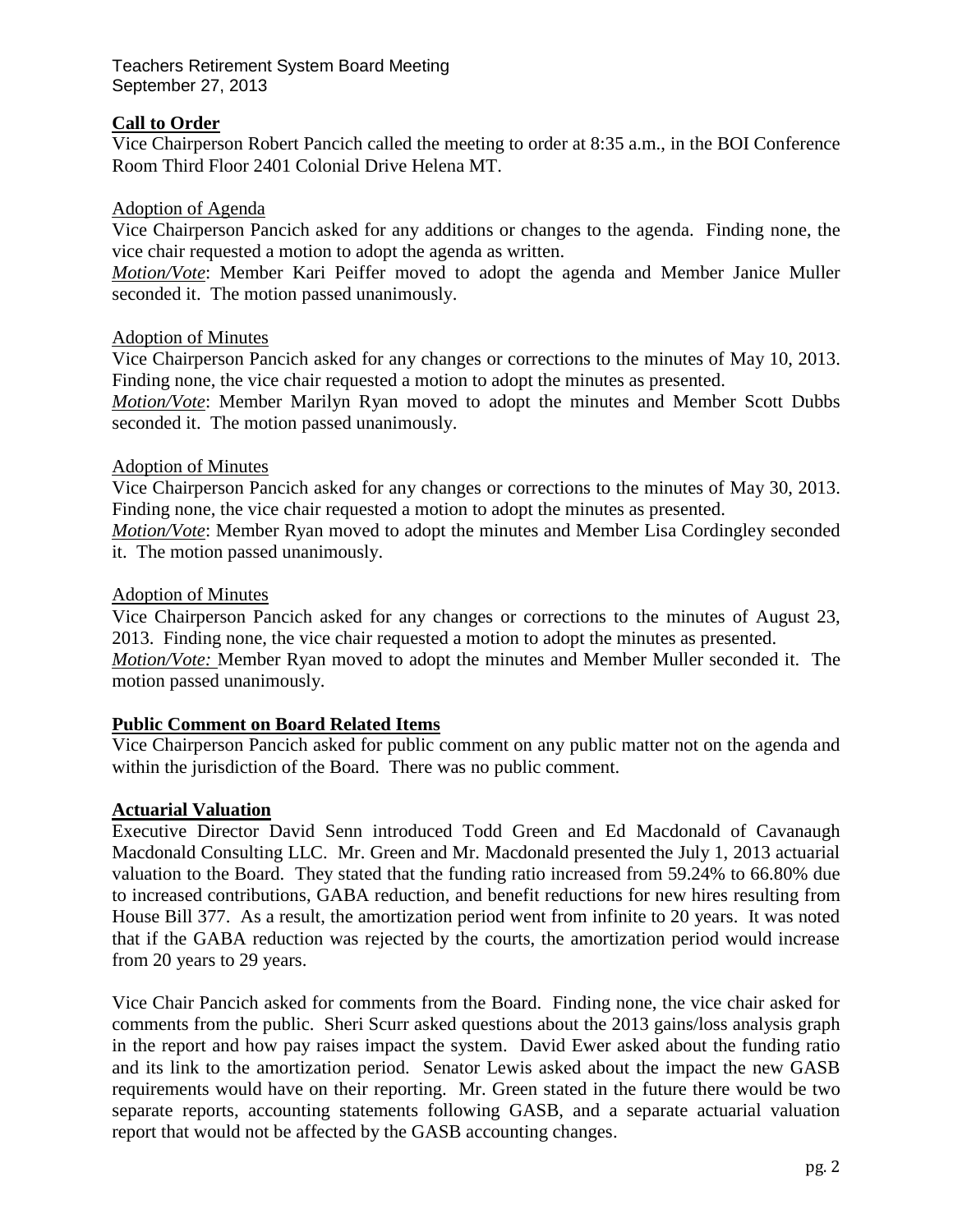Vice Chair Pancich asked for other comments. Finding none, he asked for a motion to accept the actuarial report.

*Motion/Vote*: Member Dubbs made a motion to accept the actuarial report and Member Peiffer seconded it. The motion passed unanimously.

# **Closed Meeting**

Executive Session to Discuss Disability Applications

Vice Chairperson Pancich directed the meeting to be closed at 9:35 a.m. to discuss and review the disability applications since the individual's right to privacy pertaining to an application for disability benefits clearly exceeds the merits of public disclosure. The meeting was reopened to the public at 9:41 a.m.

## Notice of Conflict of Interest

Ms. Pizzini reported to the other Board members that Member Muller has a personal relationship with Susan Matthews, an applicant for disability benefits, which could give rise to an appearance of a conflict of interest, so would not participate in discussion of or voting on her application for disability benefits.

## **Open Meeting**

Applications for Disability Retirement Benefits

Vice Chairperson Pancich requested motions on the disability applications.

*Motion/Vote:* Member Peiffer made a motion to approve the disability application of Susan Matthews. Member Ryan seconded the motion. The motion passed unanimously, with Member Muller abstaining.

*Motion/Vote:* Member Ryan made a motion to not approve the disability application of Etta Van Horn. Member Peiffer seconded the motion. The motion passed unanimously.

## **Executive Director's Report**

Policy Update

Mr. Senn reviewed the proposed telework policy. Mr. Senn said the policy submitted to the Board included the changes requested by the Board in August and was ready for the Board's approval.

*Motion/Vote*: Member Dubbs made a motion to approve the telework policy. Members Cordingley seconded the motion. The motion passed unanimously.

## Executive Summary

Mr. Senn reviewed possible issues for the 2015 legislative session. He said TRS staff would begin preparing for the session and would have more information at the December Board meeting.

# **Administrative Business**

Budget Amendment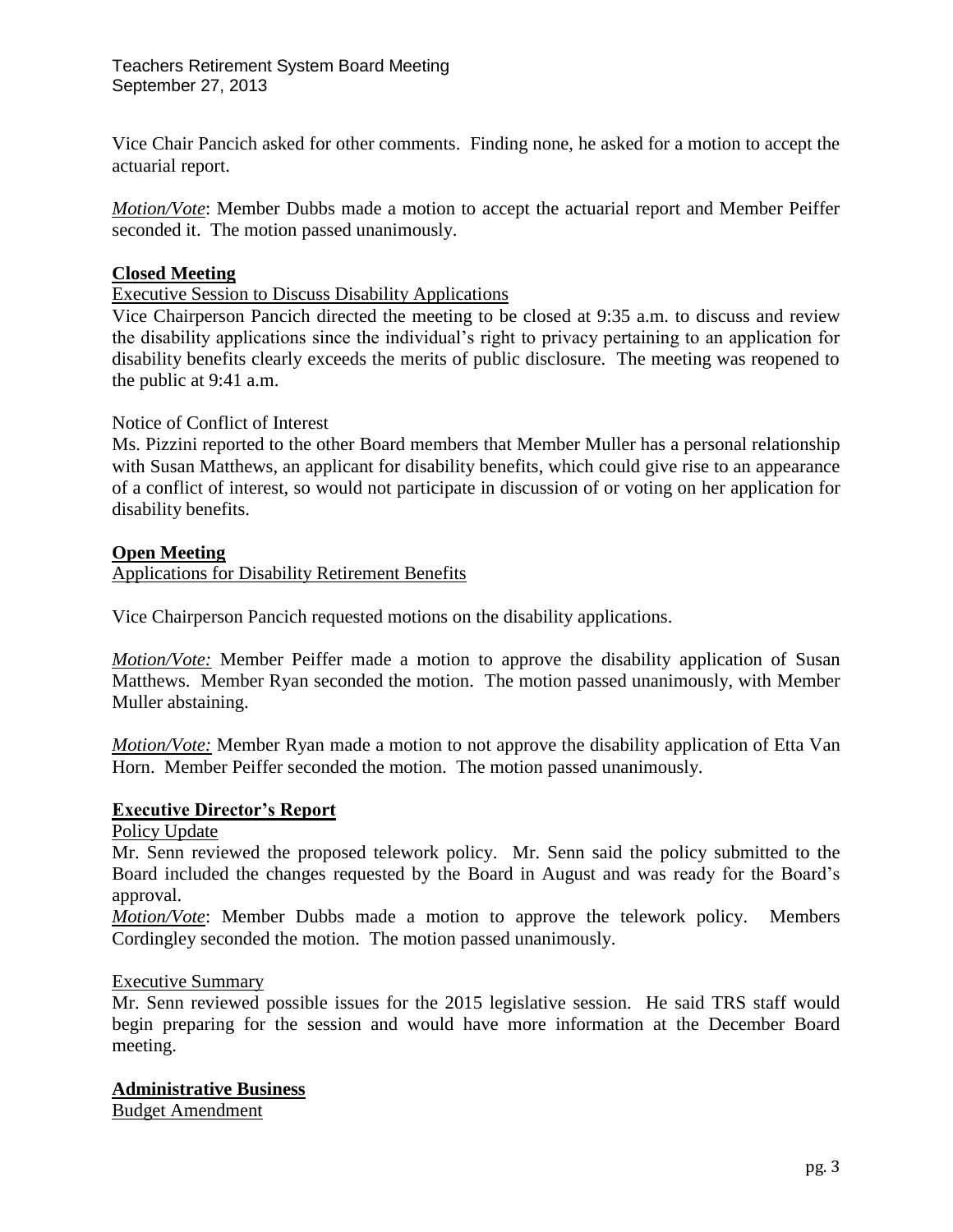Mr. Senn reviewed the budget amendments to increase personal services by \$28,000 to cover HB 13 pay increases, and to increase contracted services \$775,000 for work anticipated on M-Trust through June 2014. Mr. Senn stated that in May when the Board approved the 2013-14 budget for the year these were anticipated but unknown costs and it was agreed that they would be presented as a budget amendment at this time. Vice Chair Pancich asked for a motion to approve the budget amendment.

*Motion/Vote*: Member Cordingley made a motion to approve the budget amendment. Member Dubbs seconded the motion. The motion passed unanimously.

## M-Trust Upgrade Status Report

Information Technology Manager Rick Bush presented his report on the status of the M-Trust Upgrade. He said there would be a live demonstration of the M-Trust project at the December Board meeting.

## PRISM Conference Report

Mr. Bush gave his presentation on the 2013 PRISM Conference. He said one of the topics of the convention was the need for disaster recovery plans. Mr. Bush reviewed the disaster recovery plan TRS staff was working on.

## NCTR Conference Report

Member Ryan gave her presentation on the 2013 NCTR Conference. She said all 50 states, District of Columbia and two territories all had pension legislation this year, and Montana was one of the most successful. Ms. Ryan said outside groups are trying to get states to change their pension systems.

### Investment Report

Member Ryan gave her presentation on the Board of Investments. She said the annual Board of Investments report would be out in December.

### Financial Statements and Budget Reports

Outgoing Accounting/Fiscal Manager Dan Gaughan and Incoming Accounting/Fiscal Manager Chad Goodman discussed the financial statements, budget and agency delinquency reports. They noted that the increase in the supplies budget was due to the purchase from HP for the IT department. They said there were no delinquent agency reports at this time.

### Next Meeting Date

Vice Chairperson Pancich announced the next Board meeting date is December 6, 2013. Member Muller stated she would have to leave the meeting early, however she would attend.

### **Legal Counsel's Report**

## NAPPA Conference Report

Legal Counsel Denise Pizzini gave her presentation on the 2013 NAPPA Conference. She thanked the Board for allowing her to attend the conference.

At 10:55 a.m., Mr. Senn left the Board meeting to attend the LFC Committee meeting.

### Summary of Legal Issues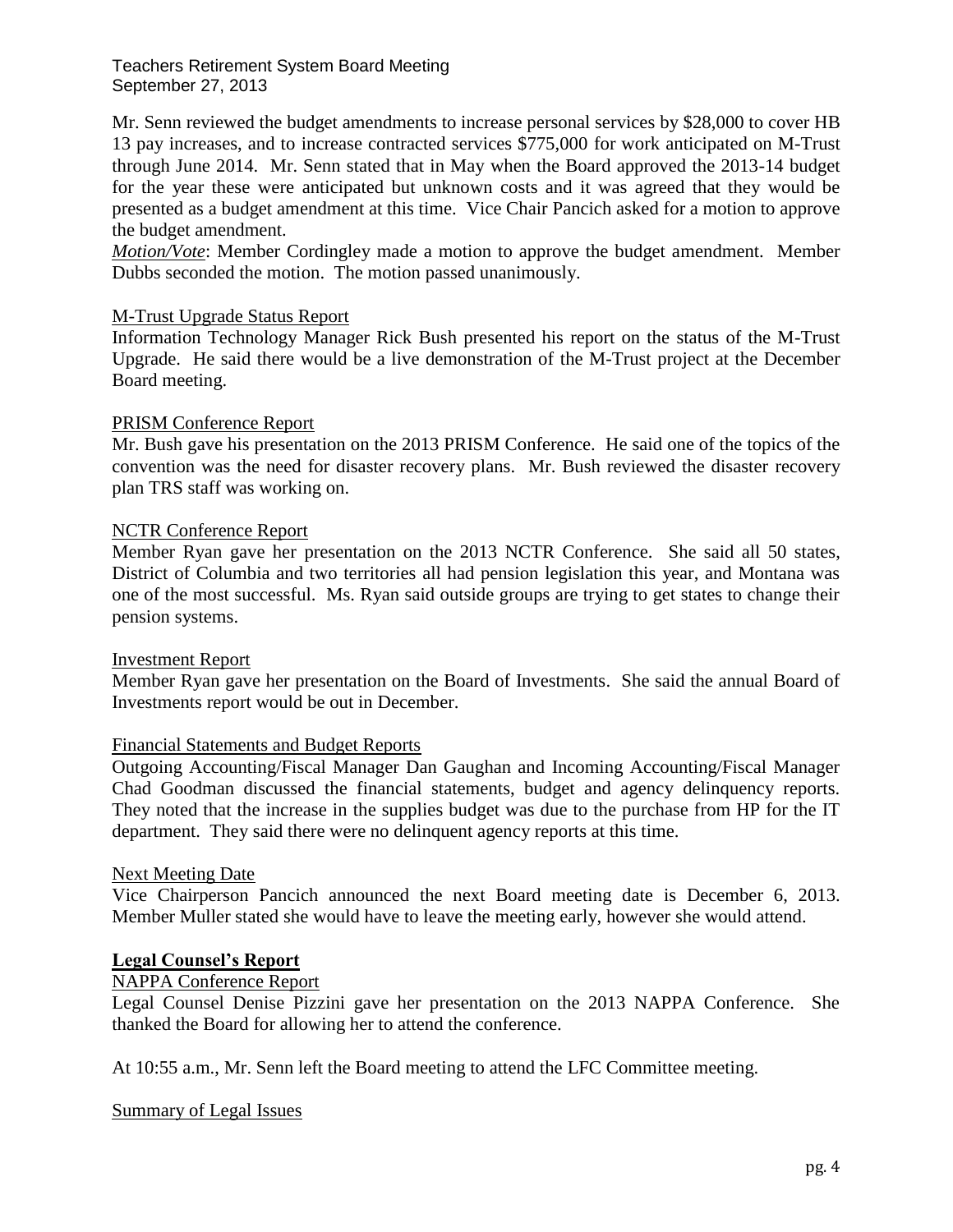Ms. Pizzini announced that the Walsh matter had settled, and she would get the Board copies of the settlement agreement. There has been no determination in the Mavencamp matter, and Mr. Mavencamp was not receiving overpayment of benefits.

Ms. Pizzini stated John Melcher of Agency Legal Services is the hearing judge for the Zabrocki matter, and there are dueling petitions for summary judgment. She announced that there is an ex parte prohibition on discussing the Zabrocki matter.

Ms. Pizzini said she would start working with Ice Miller on the Cycle C filing due in 2014.

# **Retirement Report**

Service Retirements, Adjustments, and Survivor Benefits

Deputy Director Tammy Rau reviewed the September 18, 2013 report of Service Retirements, Adjustments, and Survivor Benefits.

# **Election of Officers**

Election of Chair and Vice Chair

Vice Chair Pancich asked for nominations for the position of chair. Member Peiffer nominated Vice Chair Pancich. Vice Chair Pancich accepted the nomination.

*Motion/Vote*: Member Muller made a motion to accept Vice Chair Pancich as Chair. Member Dubbs seconded the motion. The motion passed unanimously.

Chairperson Pancich asked for nominations for the position of vice chair. Member Dubbs nominated Member Peiffer. Member Peiffer accepted the nomination.

*Motion/Vote*: Member Ryan made a motion to accept Member Peiffer as Vice Chair. Chairperson Pancich seconded the motion. The motion passed unanimously.

Committee Appointments

The Board discussed which members would be on which committee. The Board agreed to the following members on the committees:

Budget/Audit – Member Ryan and Member Muller Legislation/Litigation – Chairperson Pancich and Member Dubbs Personnel/Policy – Member Cordingley and Member Peiffer

The meeting broke for lunch at 11:25 a.m. The meeting reconvened at the Teachers' Retirement System Board Room 1500 East  $6<sup>th</sup>$  Avenue Helena MT.

Chairperson Pancich called the meeting to order 1:10 p.m.

# **Individual Petition**

Adam Priquette – Informal Board Review of Staff Determination

Mr. and Mrs. Priquette attended with Legal Counsel Wayne Harper. Following a statement by Mr. Harper, comments from TRS Legal Counsel, and questions from the Board, the Board held an informal review of staff determination that Mr. Priquette was not entitled to an additional year of service credit with TRS based on an additional year of purported "employment" with the Manhattan School District. The additional year of "employment" was a term of a settlement